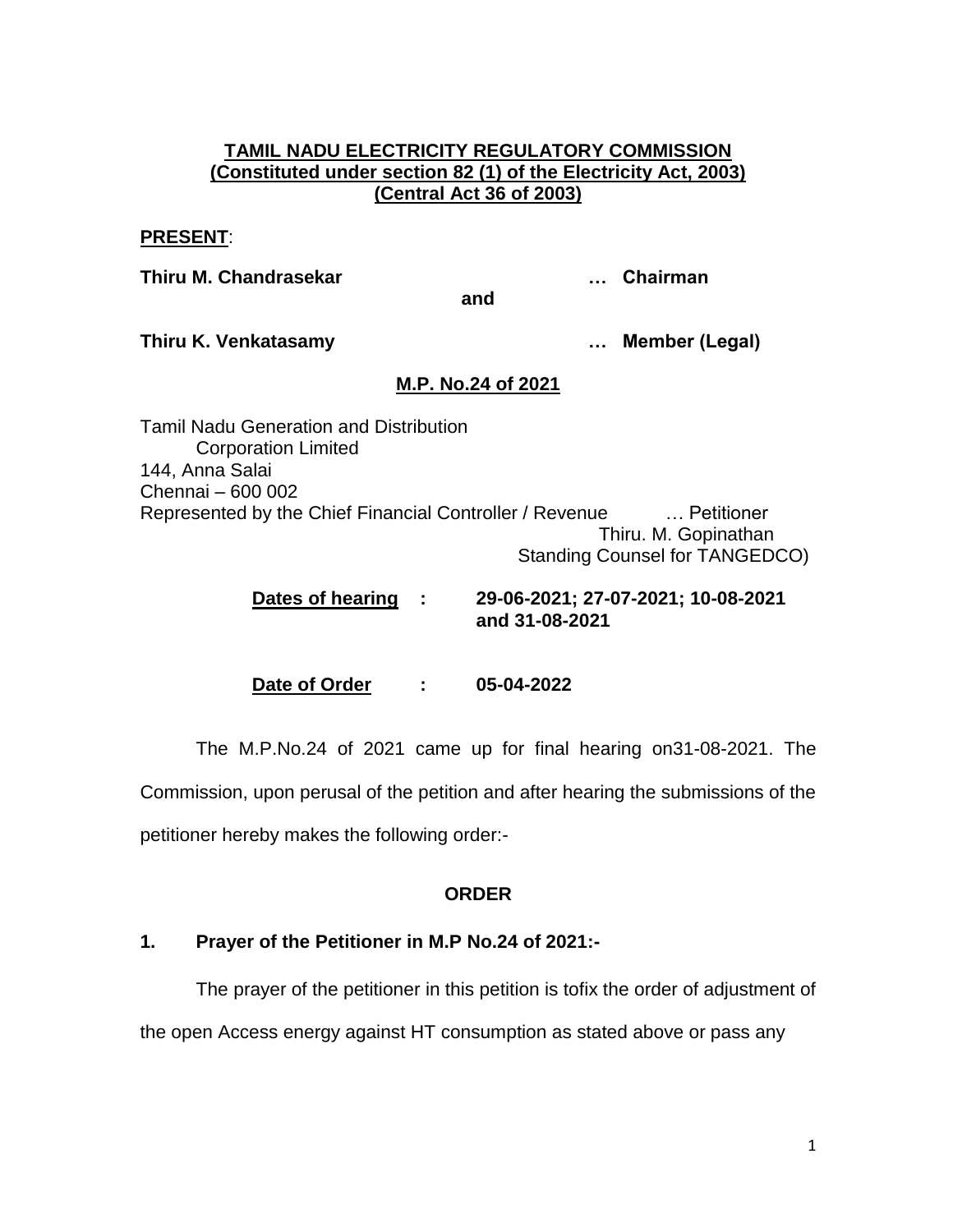other order or orders as the Commission may deem fit and proper in the facts of the case.

#### **2**. **Facts of the Case:-**

This petition has been filed to fix the adjustment priority among various sources of open access energy against HT consumption.

#### **3. Contentions of the Petitioner:-**

3.1. The present Miscellaneous Petition seeks to fix the adjustment priority among various sources of open Access energy against HT consumption.

3.2. The Commission issued Order.No.2 dated 15.05.2006 and Order.No.4 dated 15.05.2006 in the matter of Determination of Transmission Charges, Wheeling Charges, Cross Subsidy surcharge and Additional Surcharge and Power purchase and allied issues in respect of fossil fuel based Group Captive Generating Plants and fossil fuel based Cogeneration plants respectively. In continuation to the above, Chief Engineer/Private Power Project [CE/PPP] issued procedure and working instructions for accounting, adjustment of Energy and collection charges vide Memo.No.CE/PPP/SE/PP/EE/ABE/CPP/F.TNERC/ D.4091 07, dated 06.11.2007, as follows:-

#### *"xxx*

*In the case of billing where adjustment for Captive Power Plant generation and wind generation are to be made slot-wise, the Consumption shall be adjusted against the Captive generation units slot-wise initially, and then the balance consumption may be adjusted against slot wise Wind energy generation."*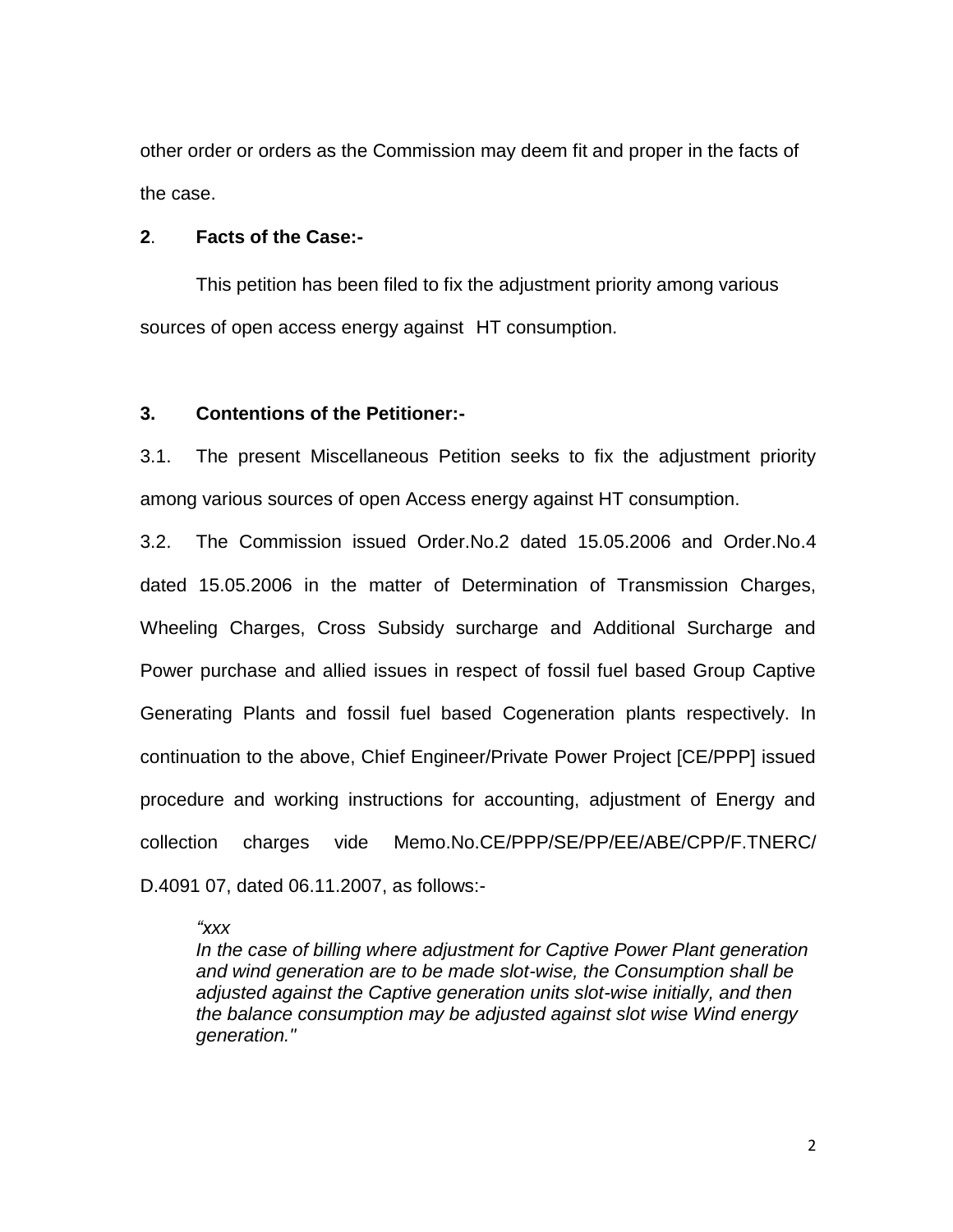3.3. Due to prevailing of acute power shortage, based on the instructions from the Government of Tamil Nadu vide Lr.No.121, Energy Department dt.22.l0.2008 and as per Regulation 38 of theTNE Distribution Code, Restriction and Control measures were implemented from 01.11.2008. In order to manage the power cuts, the HT consumers were permitted to procure power from other sources under short-term open access and the cross-subsidy surcharges supposed to be paid by the HT consumers for the purchase of power from  $3<sup>rd</sup>$  party/IEX sources was also waived until lifting of R & C measures.Thereby the HT consumers started purchasing the power from  $IEX/3<sup>rd</sup>$  party sources to meet out their requirement in addition to their captive sources. The purchase of Third party power/IEX power was considered as additionalityfor availing Energy/demand quota over and above the quota fixed taking in to account the base energy/demand during the period prior to implementation of R & C. Priorto implementation of R & C measures, the captive wheeling was mostly from their own wind mills which is infirm nature. In order to adjust the power purchased by the HT consumers from IEX,  $3<sup>rd</sup>$  party Captive sources etc illustrations with regard to adjustment of energy purchased/wheeled from various sources were issuedvide Circular Memo. CFC/GL/DFC/REV/AS.3/D.NO.04/11 dt.14.02.2011. As per the instructions the adjustment method among open access sources is as follows:

- i. lEX
- ii. 3<sup>rd</sup>party power
- iii. Thermal power through captive wheeling
- iv. Renewable energy through captive wheeling

3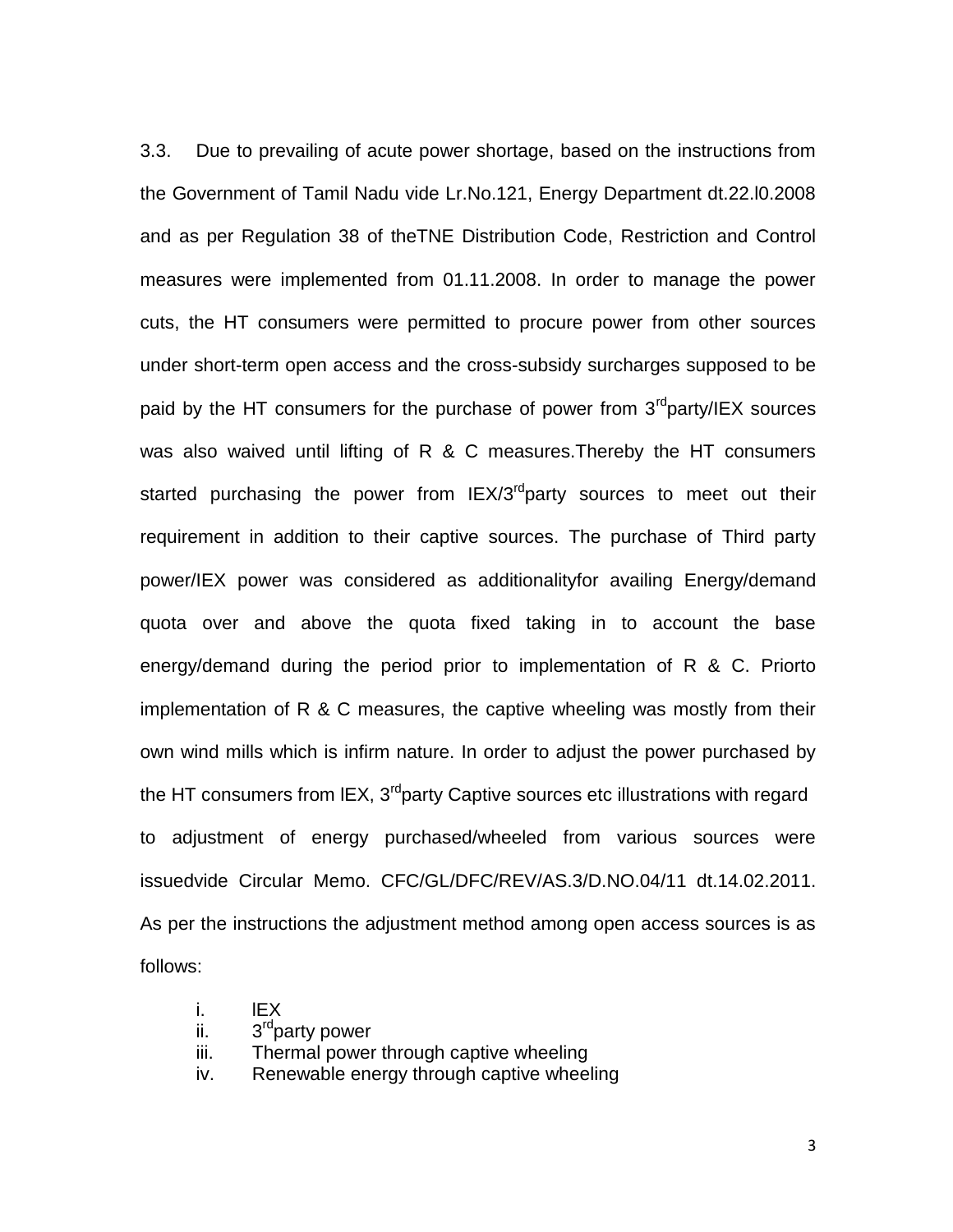3.4. During the year 2012, the Commission issued a Comprehensive tariff on wind energy vide Order No.6dated 31.07.2012 (effect from 01.08.2012) wherein the banking facility for the WEGs commissioned under REC category has been withdrawn. REC Category means that Renewable energy which can be converted as certificates and traded for a value. The buyers of such renewable energy certificates [REC] will be the users who fall short of their Renewable Purchase Obligation [RPO]. The REC generators are not given any concession in Open Access charges which would normally be available for any other RE generators. In that effect, some EDCs have requested clarifications on the adjustment priority among the WEGs having banking facility and not having banking facility (i.e. between REC and non-REC category). Based on that a clarification was issued vide Lr.No.CFC/FC/REV/AAO/HT/D.606/2012, dt.14.09.2012 to adjust the energy wheeled from the WEGs with banking facility first and other WEGs later. Since, wind season normally starts from May middle and lasts up to September end or early October. During the wind season the excess energy generated over and above the consumption is banked after deduction of banking charges in kind [in units] which is presently @ 14%.The banked energy isdrawn during both the wind season and non wind season when sufficient wind generation could not materialize. Thus, effectively TANGEDCO has to purchase/generate power to supply to the consumers having wind banking facilityduring the non wind season.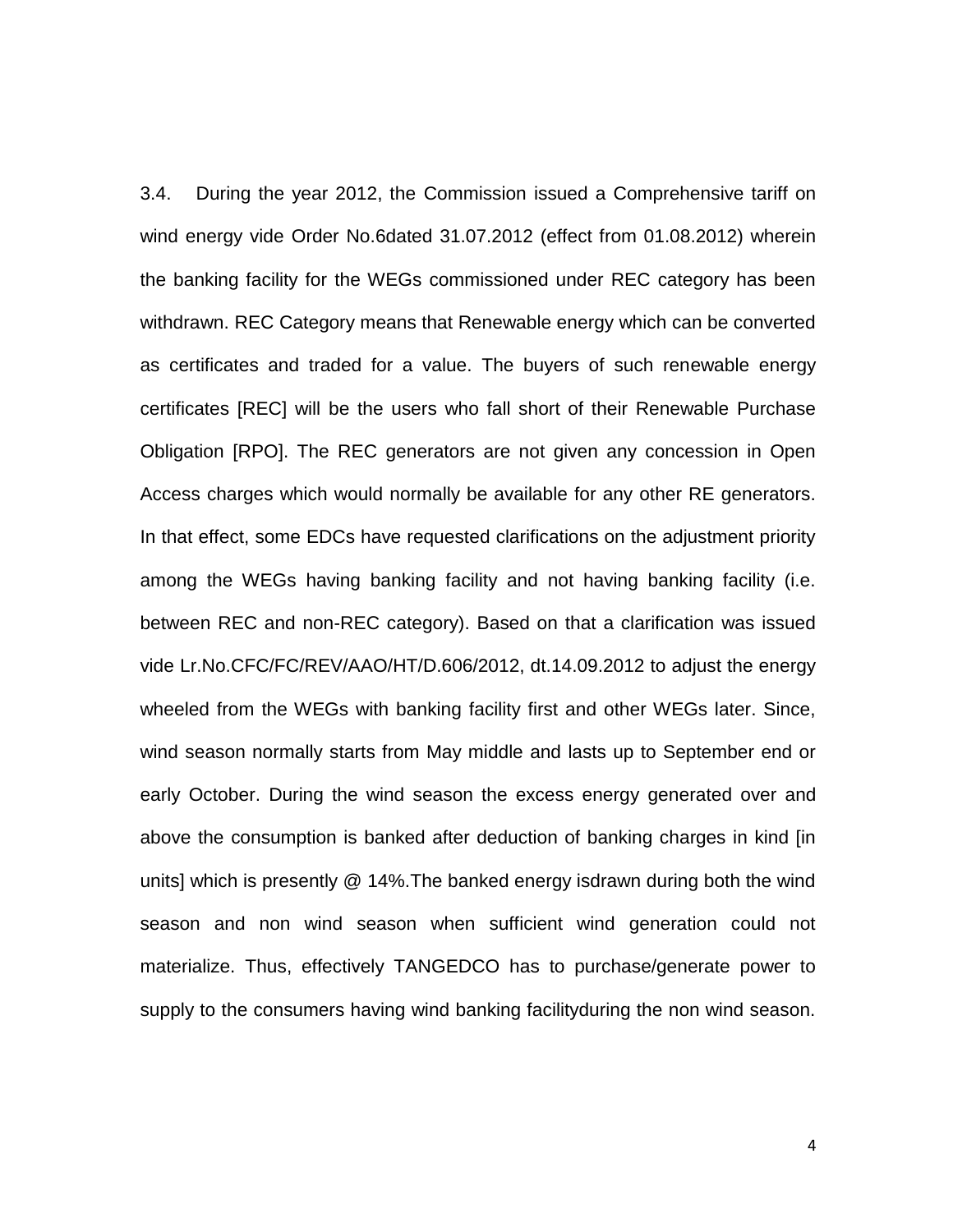Due to the above reasons adjustment priority was issued between the wind energy with banking and wind energy without banking.

3.5. Aggrieved to the above circular, M/s. Century Floor Mills had filed a

Dispute Resolution Petition before the Commission vide DRP No.19 of 2013 and

the Commission has passed the order on 19.01.2015. Operative portion of the

order is re-produced below:-

#### *" xxxxx*

*5.6. The Commission has not issued any specific instruction for fixing the priority of adjustment at the user end for the energy generated from WEGs under REC scheme and WEG's under normal captive I third party scheme. The priority imposed by the TANGEDCO vide its letter dated 14-09-2012 for adjustment of energy in this case is arbitrary. Since such decision of the TANGEDCO affects the electricity charges to be paid by the consumers/ open access consumers, the TANGEDCO's letter dated 14-09-2012 is not legally valid as mandated by Section 45 of the Electricity Act, 2003. In the absence of expressed law, the best option for the TANGEDCO should have been approaching the Commission for issue of such orders. This has not been done by the TANGEDCO. Therefore we have no hesitation to declare that the TANGEDCO's letter No.CEC/FC/REV/AAO/HT/D.606/ 2012, dated 14-09-2012 is arbitrary and not legally valid.* 

*5.7. Having declared that the TANGEDCO's letter dated 14-09-2012 is arbitrary and not legally valid, let us now devise a prudent method for fixing the priority for adjustment of energy generated by WEGs in this case. The wheeling agreement signed by the parties as well as the Commission's Order on Wind Energy recognize only one month energy adjustment period for wheeling of power by WEG under REC scheme. However, the other captive generators which are not availing Renewable Energy Certificate (REC) are eligible for banking of energy for a period of one year from April to March next year as specified in the comprehensive orders on wind energy issued by the Commission from time to time. Therefore, the energy to be adjusted under REC scheme has a shelf period of one month whereas the energy to be adjusted under normal scheme has a shelf period of one year. In such circumstances, it is prudent to follow the doctrine of efficacy to decide on the priority. In one such case, the Hon'ble APTEL on Appeal No. 38 of 2010, has referred the following observation of the Hon 'ble Supreme Court in the matter of Union of India vsD.N.Revri& Company reported in (J 976) 4 SCC 147".*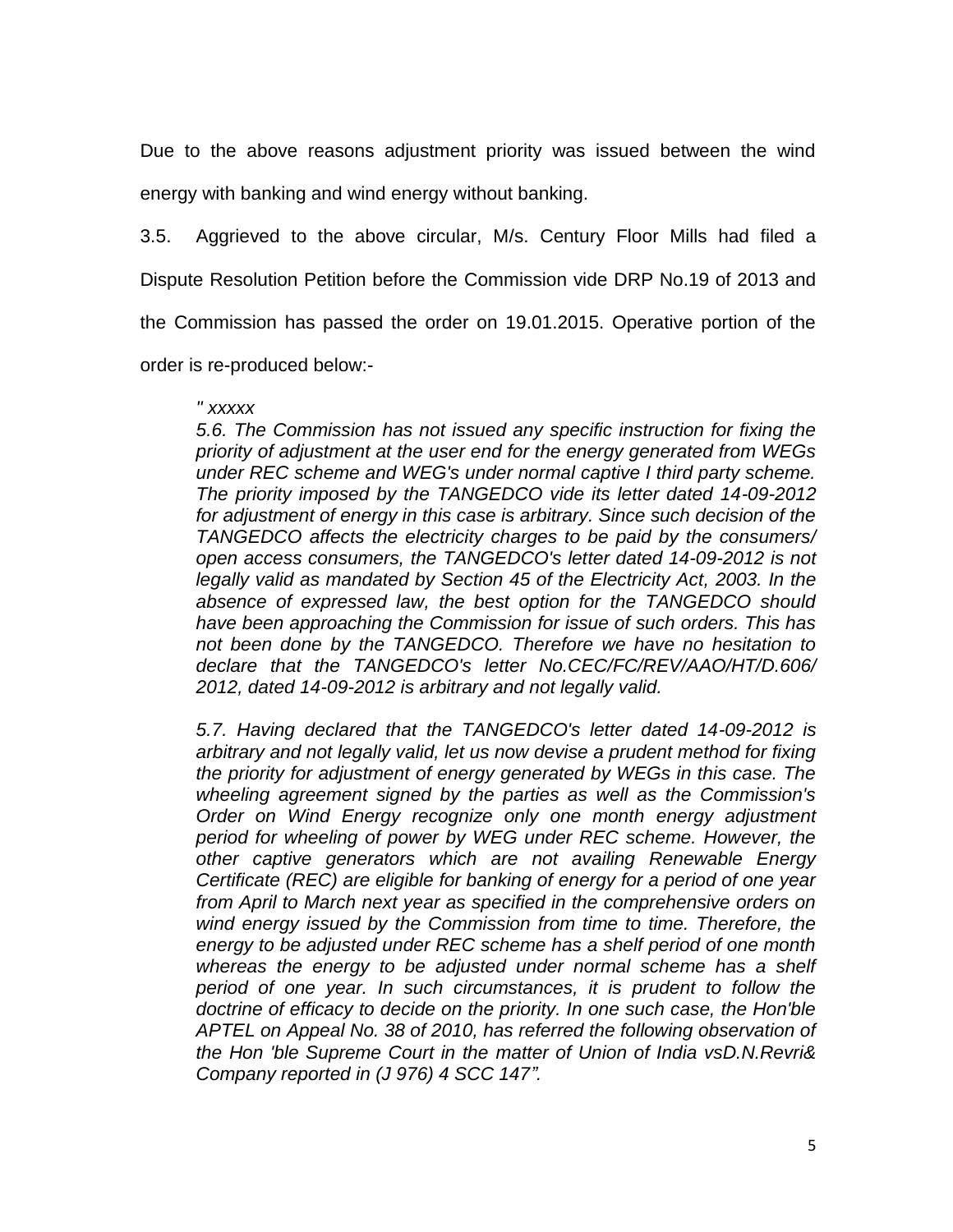*"7. It must be remembered that a contract is a commercial document between the parties and it must be interpreted in such a manner as to give efficacy to the contract rather than to invalidate it. It would not be right while interpreting a contract, entered into between two lay parties, to apply strict rules of construction which are ordinarily applicable to a conveyance and other formal documents. The meaning of such a contract must be gathered by adopting a common sense approach and it must not be allowed to be thwarted by a narrow, pedantic and legalistic interpretation ……… "Applying the above principle in this case, we Order that the TANGEDCO shallfirst adjust the wheeled energy generatedfrom the petitioner's WEG under REC scheme which has an adjustment or banking period of one month and then adjust the energy generated from other captive / third party generators which have a banking period of one year. The TANGEDCO is directed to revise the bill of the petitioner based on the energy adjustment priority specified in this order and settle the account within a period of three months from the date of issue of this order ".* 

3.6. Pursuant to the above, TANGEDCO filed an appeal before the Hon'ble Appellate Tribunal for Electricity [APTEL] vide Appeal No. 53 of 2016 and I.A. No.138 of 2016. Meantime, the Commission in its order R.A.No.6 of 2012, dt.31.03.2016 has extended the banking benefit for the REC generators also though the original order dt.31.07.2012 did not provide 12 months banking for such category. However, the Hon'ble APTEL has passed the order on 23.09.2016 by upholding the TNERC's order. The Operative portion of the order is also reproduced below:-

*"We are of the considered opinion that the issues raised in the present Appeal have no merits and Appeal and I.A. are hereby dismissed. The Impugned Order dated 19.01.2015 passed by the State Commission is hereby upheld".*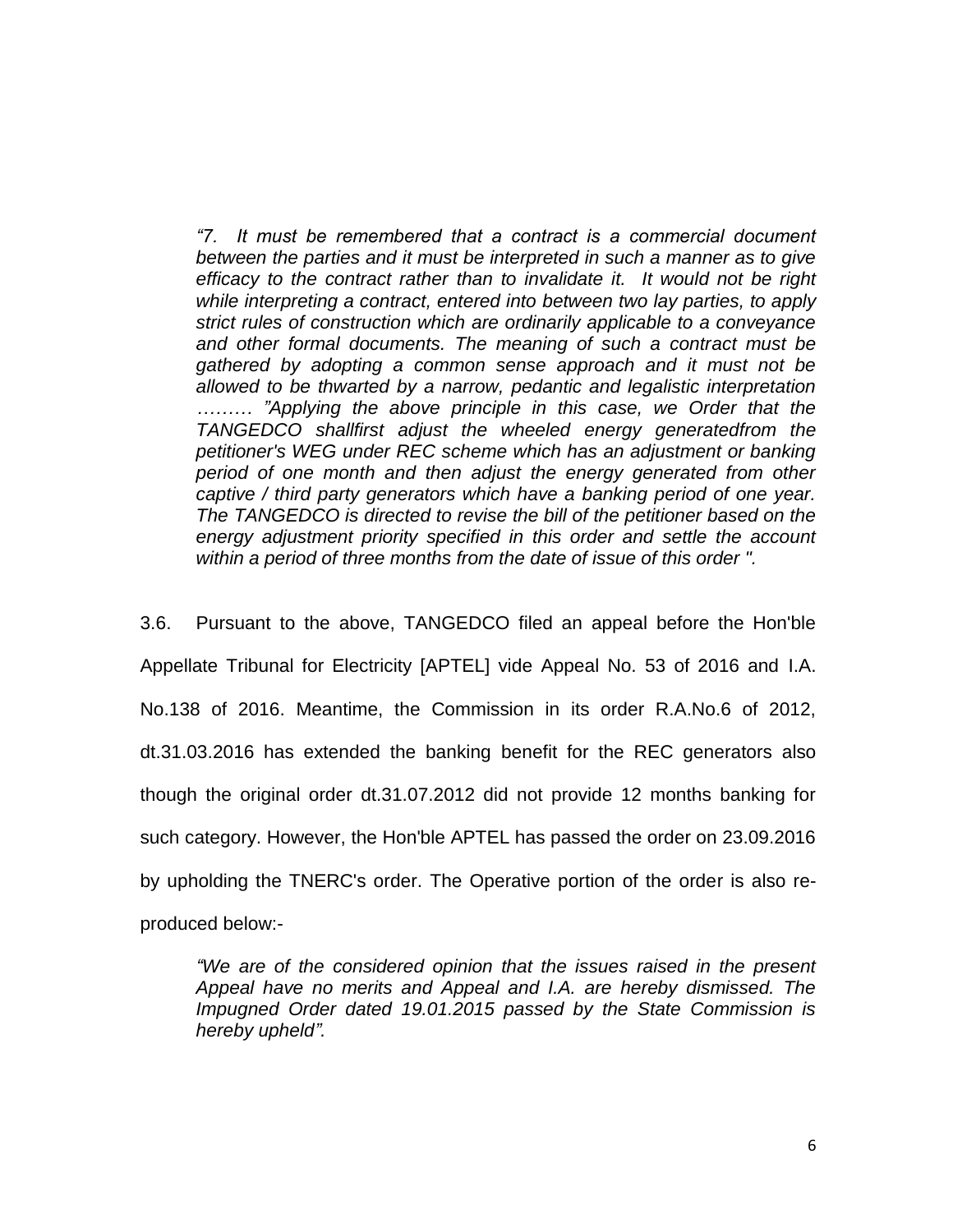3.7. Aggrieved by the above order, TANGEDCO had filed a Civil Appeal before the Hon'ble Supreme Court of India vide C.A. No. 15618 of 2017 and Hon'bleCourt has ordered (vide order dt.18.09.2017) to maintain 'status-quo'. The said appeal was last listed on 02.03.2020 for final disposal. TANGEDCO is pleading the Hon'ble Court to remand the matter to the Commission for deciding the priority since the Commission has extended 12 months banking facility for the REC generators with retrospective effect i.e.w.e.f. 01.08.2012. This is the adjustment position among the RE generators under REC and Non-REC as on date.

3.8. M/s.Ambika Cotton Mills filed a Miscellaneous Petition before the Commission vide M.P.No.14 of2017 in the matter adjustment priority between wind energy generators based on principal of First In First Out [FIFO] method against the procedure which had been followed by TANGEDCO that higher purchase tariff has to be adjusted first. In this regard, the Commission has passed order on 30.03.2021, the relevant portion which held as follows:-

*"9. Findings of the Commission:-*

*xxxxx*

*The priority of adjustment where energy is wheeled by a consumer from multiple windmills commissioned on different dates in different controlperiods with different tariffs applicable, shall be as follows:-*

*"If the consumer wheels energy for adjustment from more than one windmill, commissioned on different dates attracting different tariffs, the priority of adjustment shall be in descending order of applicable tariffs i.e adjustment of energy shall be from the windmill commissioned with highest*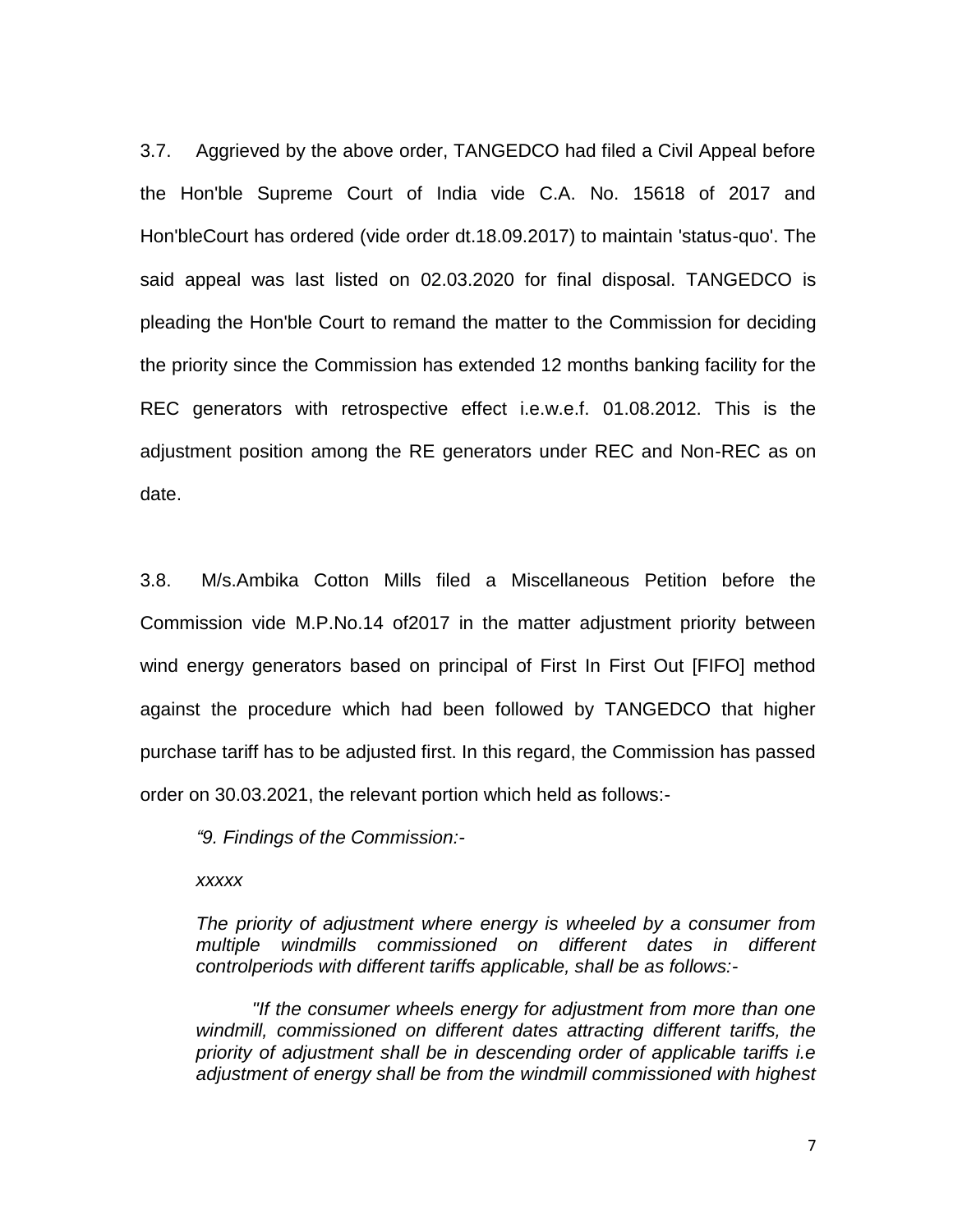*tariff first followed by wind mills commissioned with lower tariffs. The energy from wind mill commissioned in the control period with lowest tariff shall be adjusted last".*

*"9.18 As to the prior approval for adjustment oj energy, the petitioner has also not agitated the issue as long as for 10 years which leads to an inescapable conclusion that the petitioner did not find the method of assessment illogical or unreasonable. However, the licensee is directed to take prior approval of the Commission for any action that violates the rules/orders/regulations or is a subject of contention between the stakeholders.* 

*xxxxx"*

3.9. From the above order, the Commission upheld the method of adjustment procedure followed by TANGEDCO among the wind energy generators commissioned on various control period from year of 2007 (i.e. High Cost power to be adjusted first, so that in the event of unutilised energy becoming payable, TANGEDCO will pay only the least rate). Further also, it is ordered that the licensee is directed to take prior approval of the Commission for any action that violates the rules/orders/regulations or is a subject of contention between the stakeholders.

3.10. The following procedure is being followed for adjustment of energy when a HT consumer wheel / purchase from various source of energy under open access:

- i. lEX power
- ii. 3<sup>rd</sup>party power
- iii Captive Thermal energy
- iv. Captive Solar power
- v. Captive Wind energy without banking

vi. Wind energy with banking (due to the principle that Higher cost energy first and lower cost energy later so as to minimum the payout for the unutilized quantum of energy)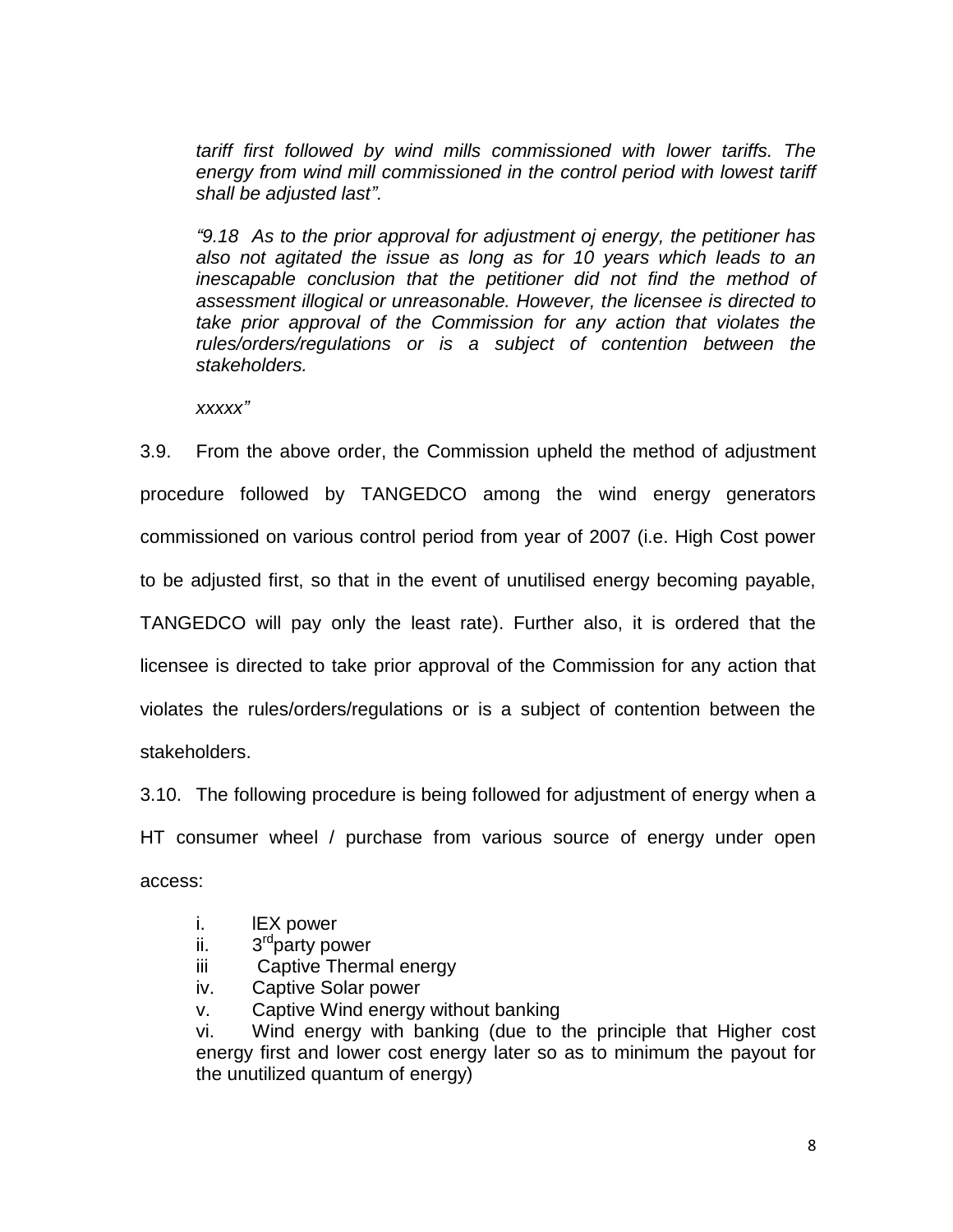However, as like captive category, now, the HT consumers are purchasing energy under  $3<sup>rd</sup>$  party arrangement from the more than once source viz. fossil fuel, wind, solar, bio-mass and bagasse based co-gen. Therefore, in order to adopt the principle and to maintain must run status of the renewable energy sources, toencourage the green power and to curtail the revenue loss to TANGEDCO, the predefined sequence of adjustment is essential for the open access sources. Moreover, the no. of HT consumers and the open access quantum of energy are also increasing year after year. A table showing year wise Gross energy and net consumption is tabulated as follows:

| Details of HT Adjustments (in MU) |         |             |            |                           |             |            |                 |  |
|-----------------------------------|---------|-------------|------------|---------------------------|-------------|------------|-----------------|--|
| SI                                | Year    | Gross       | <b>IEX</b> | Total<br>Third<br>Captive |             |            | <b>Net</b>      |  |
|                                   |         | Consumption |            | Party                     | Consumption | Adjustment | consumption     |  |
| N                                 |         |             |            |                           |             |            | from            |  |
| 0.                                |         |             |            |                           |             |            | <b>TANGEDCO</b> |  |
| 1                                 | 2014-15 | 25985.79    | 293.490    | 697.200                   | 9212.710    | 10203.40   | 15782.39        |  |
| 2                                 | 2015-16 | 27064.820   | 321.831    | 232.773                   | 10280.076   | 10834.680  | 16230.140       |  |
| 3                                 | 2016-17 | 28557.780   | 146.400    | 64.79                     | 14968.725   | 15179.915  | 13377.870       |  |
| 4                                 | 2017-18 | 30187.920   | 350.240    | 176.360                   | 16151.780   | 16678.380  | 13509.540       |  |
| 5                                 | 2018-19 | 32458.470   | 1195.200   | 345.270                   | 15243.230   | 16783.700  | 15674.770       |  |
| 6                                 | 2019-20 | 32421.000   | 2471.540   | 602.830                   | 14480.353   | 17553.723  | 14867.277       |  |
| 7                                 | 2020-21 | 27917.000   | 2848.590   | 812.270                   | 12731.750   | 16391.610  | 11525.390       |  |

3.11. The HT consumers who are having captive wind energy generation is wilfully availing the IEXl3rd party, captive thermal during the wind peak generation period so as to bank the excess wind energy and utilize during the wind offseason period at the cost of TANG ED CO. The quantum of power purchase from the  $IEX/3^{rd}$ party and fossil fuel sources by a HT consumer (HT SC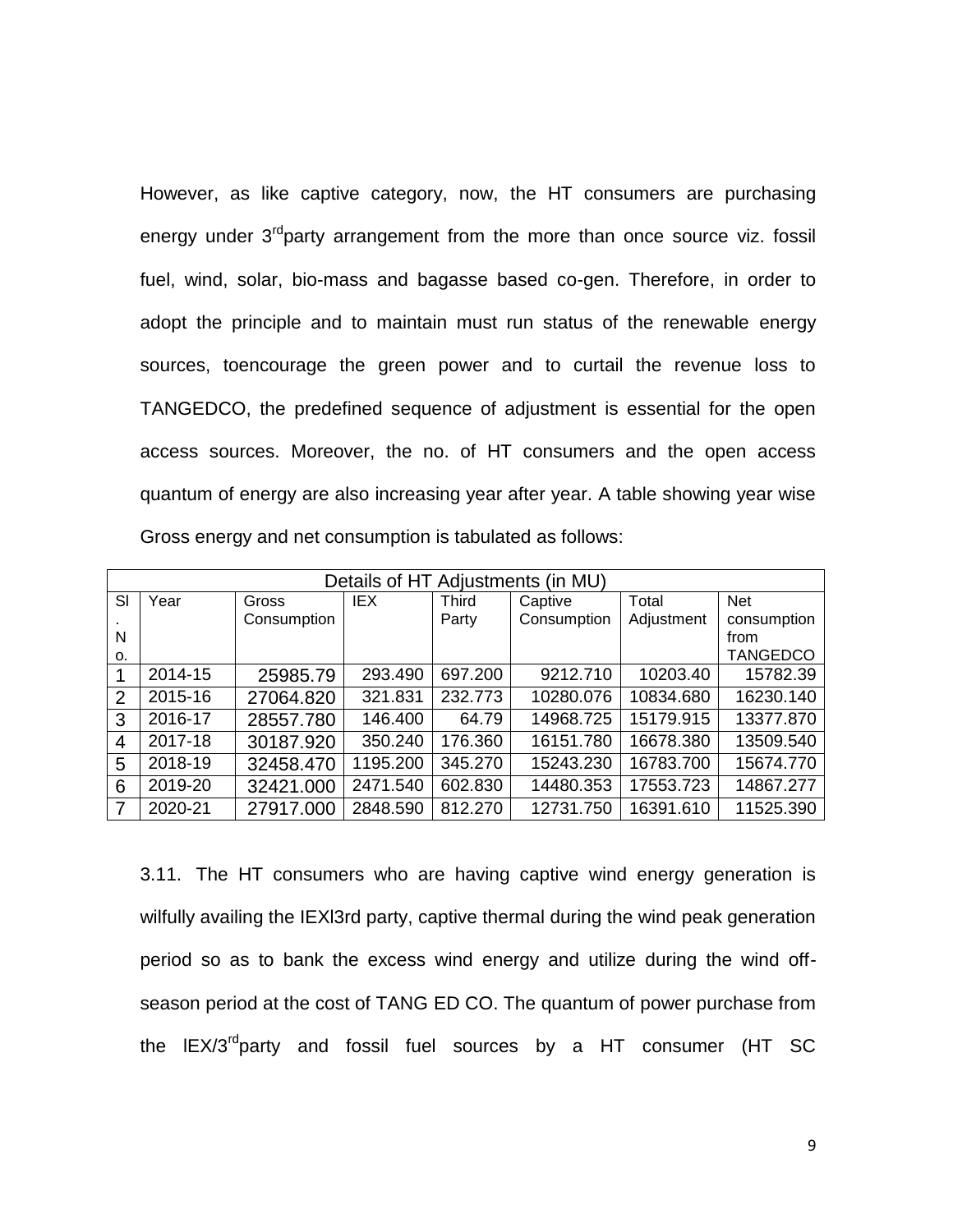No.099094110573) who is also having wind energy under captive category is shown as below:

| Month             | Consumption | <b>IEX</b>     | Captive<br>Thermal | Captive<br>Solar | Wind     |          | <b>Banked</b><br>Units |
|-------------------|-------------|----------------|--------------------|------------------|----------|----------|------------------------|
|                   |             |                |                    |                  | Allotted | Adjusted |                        |
| May 2020          | 1678500     | 0              | 951000             | 0                | 1507776  | 727500   | 780276                 |
| <b>June 2020</b>  | 3155400     | 0              | 0                  | 0                | 4384340  | 3155400  | 1228940                |
| <b>July 2020</b>  | 4671600     | 1260439        | 1488000            | 0                | 3214075  | 1923161  | 1290914                |
| August<br>2020    | 5116600     | 0              | 1488000            | 0                | 4268456  | 3628600  | 639856                 |
| September<br>2020 | 6411200     | 0              | 1116000            | 0                | 5486381  | 5295200  | 191181                 |
| October<br>2020   | 6400500     | $\overline{0}$ | 1488000            | $\overline{0}$   | 5088474  | 4912500  | 175974                 |
| November<br>2020  | 5160700     | 1204741        | 3979313            | $\Omega$         | 187837   | 27119    | 160718                 |
| December<br>2020  | 7174200     | 3988245        | 2734480            | $\overline{0}$   | 493854   | 449216   | 44638                  |
| January<br>2021   | 5782000     | 5063227        | 0                  | 263322           | 749809   | 336618   | 413191                 |
| February<br>2021  | 6141300     | 3919432        | $\overline{0}$     | 1812533          | 29639    | 1425     | 28214                  |
| March<br>2021     | 7494000     | 4662341        | $\overline{0}$     | 1955995          | 2360236  | 658808   | 1701433                |
| Total             | 59186000    | 20098425       | 13244793           | 4031850          | 27770877 | 21115542 | 6655335                |

3.12. Due to the existence of banking facility, the above HT consumer is purchasing power from the IEXl3rd party and fossil fuel sources even during the wind peak season and keep the surplus energy in banking account for future adjustment obviously during off-season. Moreover, the wind generation is having must run status and the Commission has generously extended banking facility and concession in OA charges to the wind energy generators to promote the RE generation in the State. In all ways benefits are extended to the Wind Generators.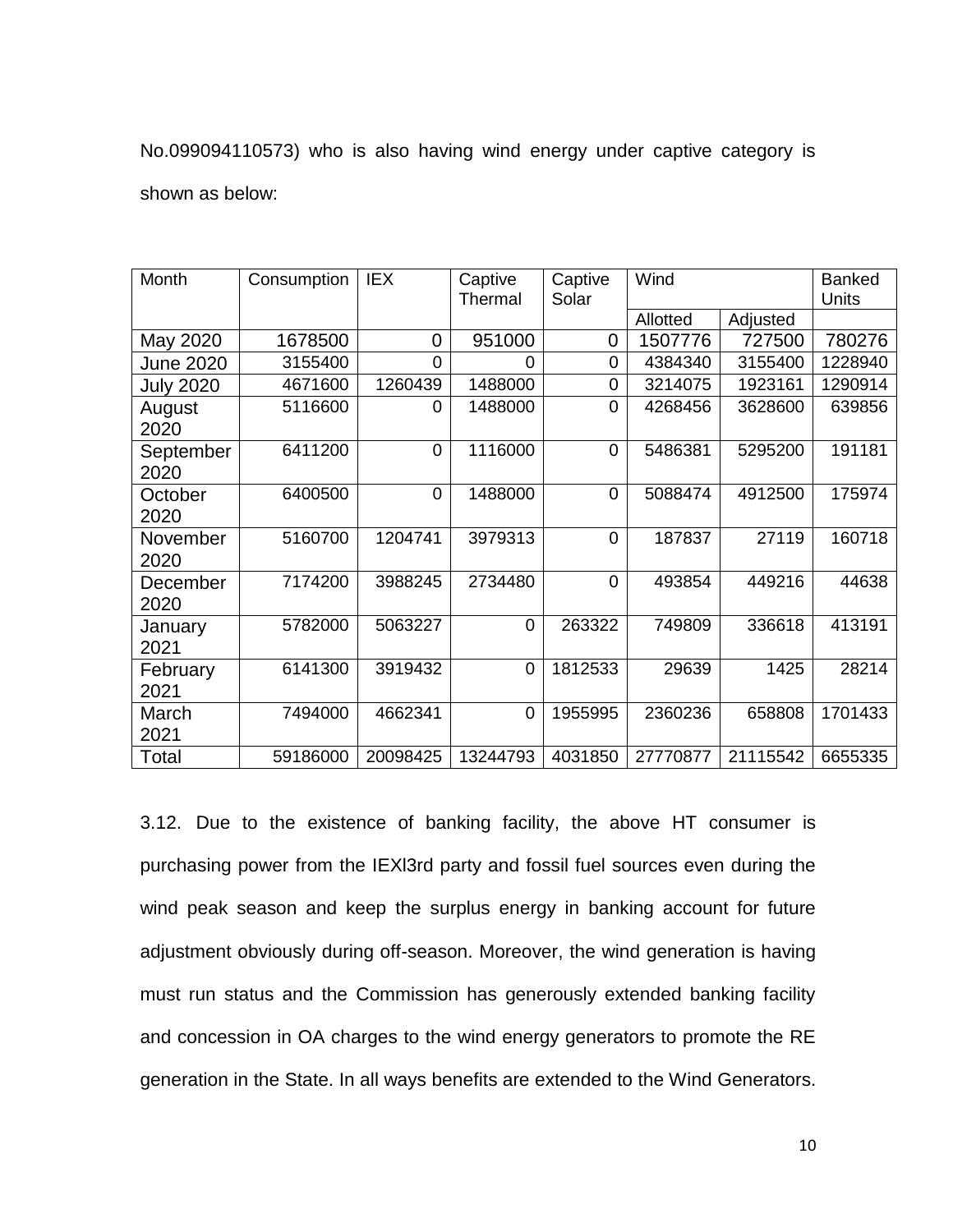Further, the Commission has issued guidelines on the procedure of banking of wind energy in every order issue on wind energy that;

*"……………….The energy generated during April shall be adjusted against consumption in April and the balance if any shall be reckoned as the banked energy. The generation in May shall be first adjusted against the consumption in May. If the consumption exceeds the generation during May, the energy available in the banking shall be drawn to the required extent. If the consumption during May is less than the generation during May, the balance shall be added to the banked energy. This procedure shall be repeated every month."* 

3.13. As per above guidelines, the HT consumer has to exhaust the wind energy generated during any month against the industrial consumption. But as shown in the table, the HT consumer is purchasing power from the  $IEX/3^{rd}$ party and fossil fuel sources even during the wind peak season and keep the surplus energy in banking account for future adjustment obviously during off-season.

3.14. The Commission may issue clear guidelines on the sequence of adjustment among various kinds of Open Access sources duly taking into consideration of the financial aspects viz. open access charges, cross subsidy surcharges, etc. leviable for these adjustments. The Commission has generously given concession to the RE generators in open access charges as well as cross subsidy surcharges also besides extended banking facility for the wind energy generators. As a result of theseconcessions, TANGEDCO is facing negative impact on its financials. Hence the Commission may kindly make a note of the above, pronounce a clear order of adjustment so as to streamline the adjustment

11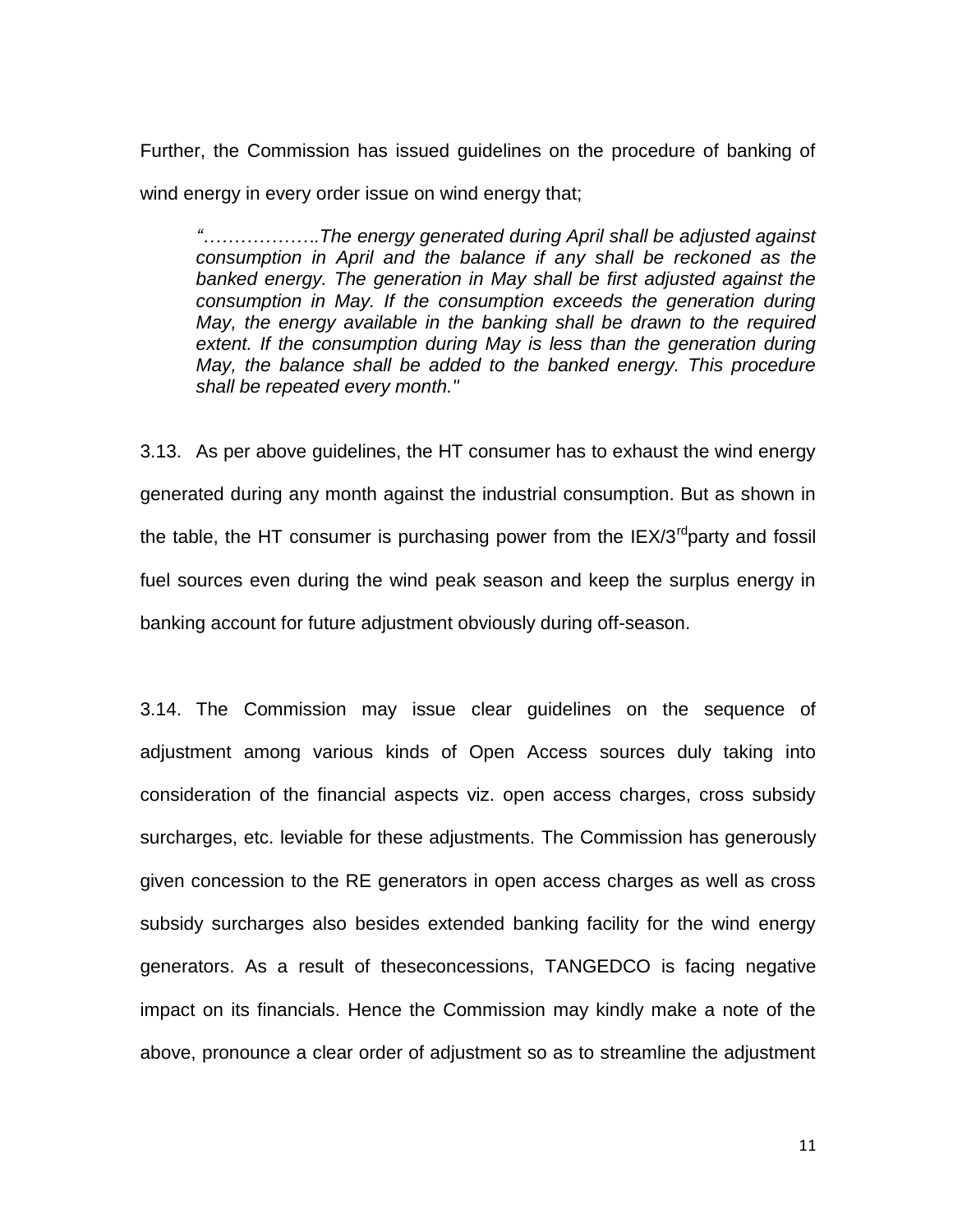of energy wheeled/purchased from different sources by the HT consumers under open access. In this connection TANGEDCO is submitting the following sequence of adjustment for kind consideration of the Commission. The order of priority has been made on the basis of the open access charges and cross subsidy surcharges leviable for the open access sources.

Non-captive category:

- i. lEX power
- ii. TPP
	- a.  $3^{rd}$  party from thermal generator
	- b. 3<sup>rd</sup>party from bagasse generator
	- c.3<sup>rd</sup>Party from biomass generator
	- d. 3rd party from bagasse generator
	- e. 3<sup>rd</sup> party from biomass generator

Captive category:

- a. Biomass (75% payment for surplus units)
- b. Wind energy with banking (HigherCost first and lower cost later)
- c.. Wind energy without banking (Higher cost first and lower cost later) (75% payment for surplus units)
- d. Solar power (higher cost first lower cost 75% payment for surplus units)
- e. Bagasse co-gen (surplus units lapsed)
- f. Thermal energy (surplus units lapsed)

### **4. Affidavit filed by the Petitioner:-**

4.1 The petitioner filed Miscellaneous Petition seeking order of adjustment among various sources of open Access energy against HT consumption vide M.P.No.24 of 2021. The same has been admitted on 29.06.2021 and it has been ordered to TANGEDCO to webhost the said petition and to obtain the stakeholders comments. Pursuant to the above, TANGEDCO webhosted the said petition on 03.07.2021 requesting the stakeholders to furnish their comments on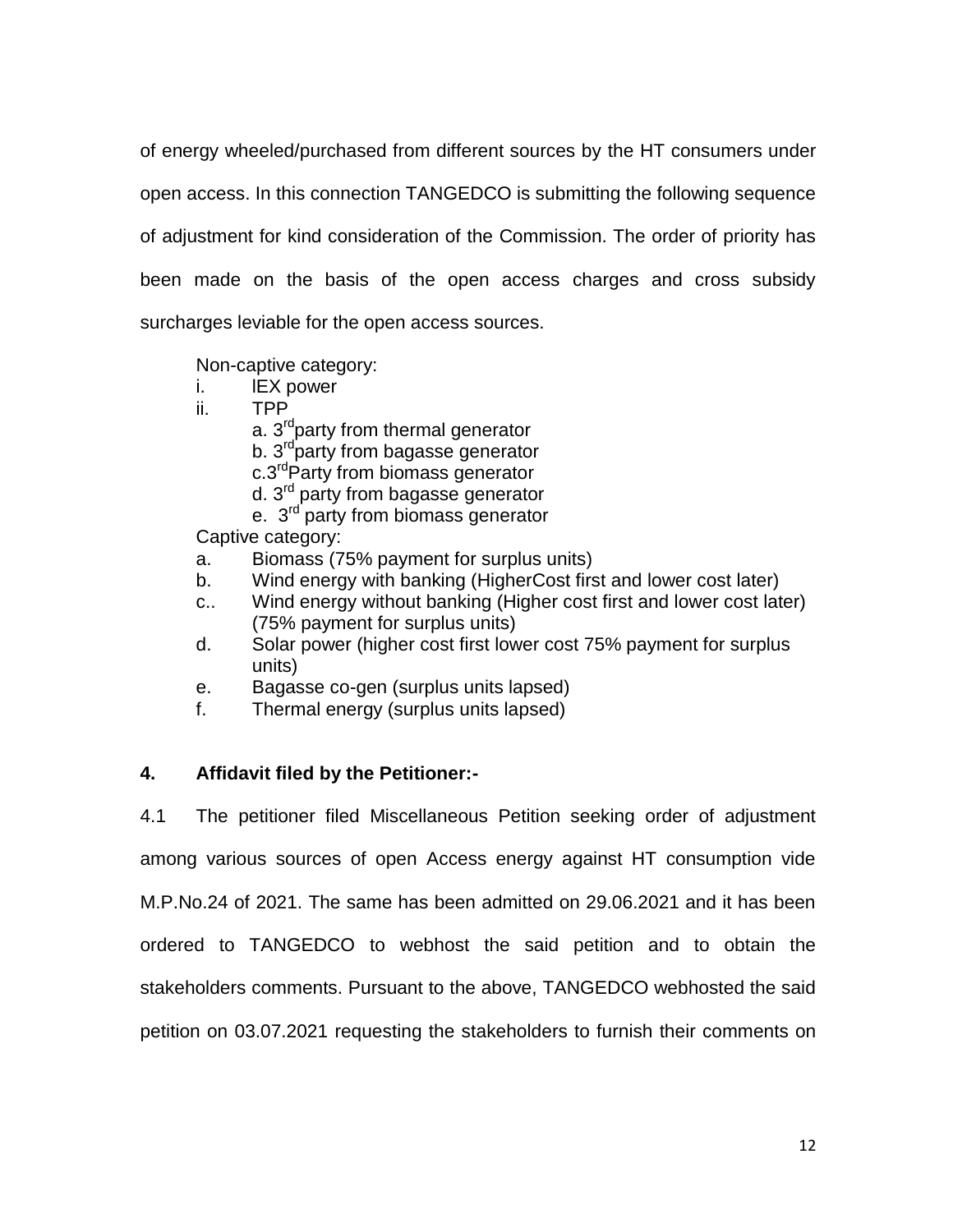or before 03.08.2021. Based on the above, the following stakeholders have

furnished their comments.

| SI.            | Name of the Stakeholder                              | Received on |
|----------------|------------------------------------------------------|-------------|
| No.            |                                                      |             |
|                | <b>Tamil Nadu Spinning Mills Association</b>         | 23-07-2021  |
| 2              | <b>Tamil Nadu Electricity Consumers' Association</b> | 24-07-2021  |
| 3              | The Southern India Mills' Association                | 28-07-2021  |
| $\overline{4}$ | <b>Tamil Nadu Power Producers Association</b>        | 29-07-2021  |
| 5              | ThiruS.Narayanaswamy-Former Member                   | 29-07-2021  |
|                | (Generation)                                         |             |
| 6              | M/s. Tulsyan NEC Ltd.                                | 30-07-2021  |
| $\overline{7}$ | IEX - Indian Energy Exchange                         | 03-08-2021  |
| 8              | M/s. OPG Energy Pvt. Ltd.                            | 03-08-2021  |
| 9              | M/s. OPG Power Generators Pvt. Ltd.                  | 03-08-2021  |
| 10             | Thiru A.D. Thirumoorthy - Member State               | 03-08-2021  |
|                | Working Group on RE                                  |             |
| 11             | <b>Indian Wind Power Association</b>                 | 03-08-2021  |
| 12             | M/s. WatsunInfrabuild Private Limited                | 03-08-2021  |

4.2. The stakeholders mentioned in Sl.No.1 and 2 have stated that the matter of Priority of Adjustment is already sub-judice before the Hon'ble High Court of Judicature at Madras in WP No. 10069 of 2020 filed by TASMA. With respect to the above comment, it is submitted that the impugned circular issued vide Circular Memo No.CE/GO/SE/CommI.Opn/EE/OA/F.Exchange/D102/20, dated 7.07.2020 is only relevant to approval and accounting of lEX power purchased by the HT consumers under inter-state open access. In said circular, the sequence or adjustment or energy among various sources of open access power was not mentioned. Hence, the contention of the stakeholders is not correct. Further, it is submitted that with regard to other issues (viz. Civil Appeal No.15618 of2017, M.P.No.14 of 2017, etc.) raised by the stakeholders in their comments, most of